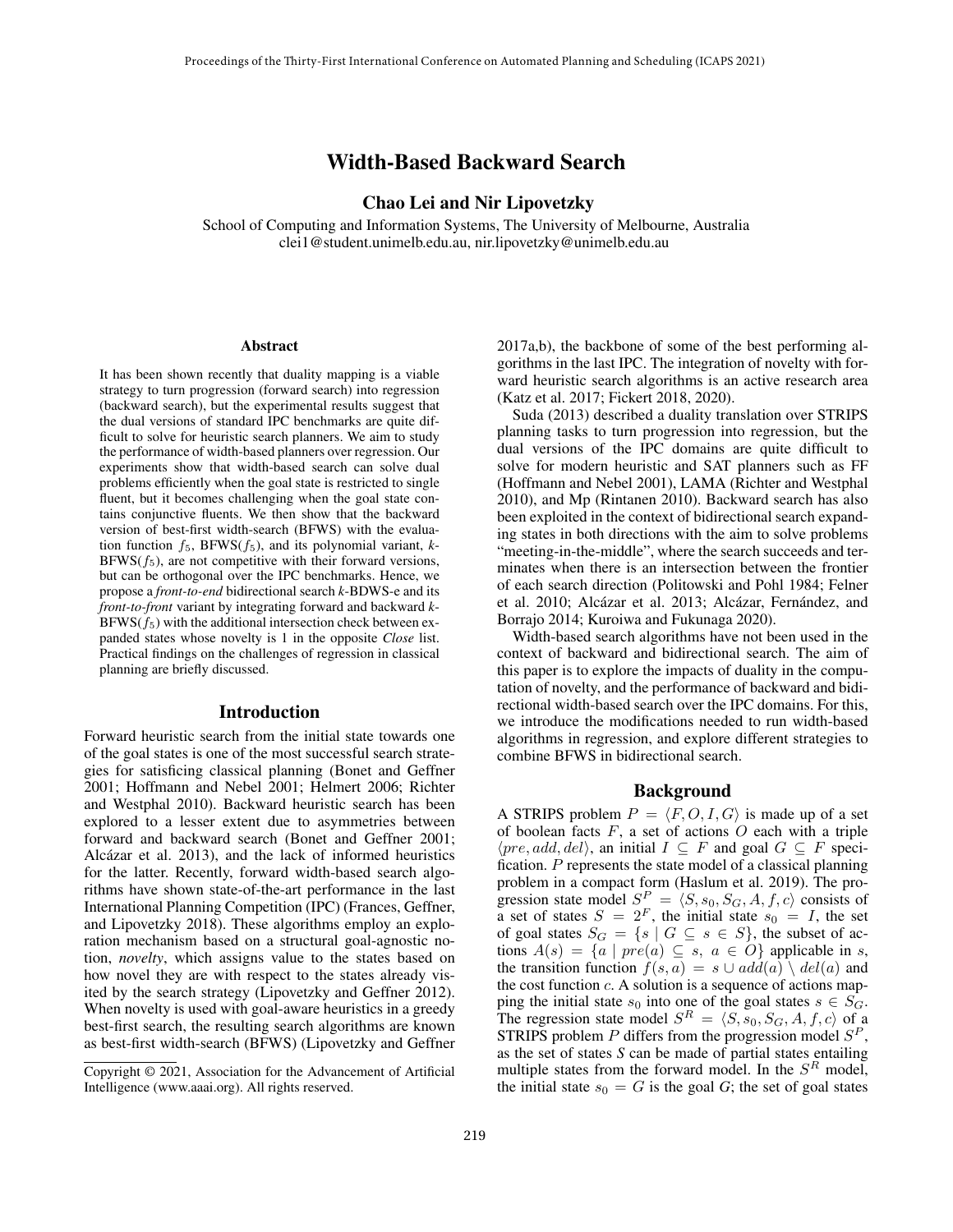$S_G = \{s \mid s \subseteq I\}$  are the partial states entailed by *I*; the subset of actions  $A(s) = \{a \mid del(a) \cap s = \emptyset, add(a) \cap s \neq \emptyset\}$ applicable in s are actions *consistent* and *relevant* with s, where no fluent in the delete list appears in *s* and at least one fluent in the add list appears in *s*. Finally, the transition function  $f(s, a) = s \ \text{add}(a) \cup pre(a)$  regresses a partial state s given an applicable action  $a \in A(s)$  (Bonet and Geffner 2001).

**Duality** The dual of a STRIPS problem  $P$  is defined as  $P^d = \langle F, O^d, I^d, G^d \rangle$ . In the dual problem, the precondition and delete lists of each action  $a \in O$  are swapped to form the dual action  $a^d \in O^d$  where  $a^d = \langle del, add, pre \rangle$ . The dual initial state  $I^d = F \setminus G$  is set to the complement of the original goal *G*, and finally the dual goal state  $G^d = F \setminus I$  is set to the complement of the initial state  $I$  (Suda 2013). The dual mapping transforms  $S<sup>P</sup>$  into the regression state model  $S<sup>R</sup>$  by changing the encoding of the problem  $P$  directly.

Width-Based Search Lipovetzky and Geffner (2012) introduced a width parameter  $w(P)$  which can characterize the complexity of classical planning instances through the structural goal-agnostic notion of novelty. The novelty of a state s is set to the *size* of the *smallest* tuple of fluents  $t \subseteq s$ where *s* is the first state that makes *t* true in the search. If *s* does not contain any new tuples t, the novelty of s is  $|F|+1$ .

The simplest width-based algorithm to exploit novelty is Iterated Width (IW). IW runs a sequence of bounded IW $(i)$ , for  $i = 1, \ldots, |F|$  until the problem is solved, where each IW(*i*) is a breadth-first search pruning states whose novelty is greater than  $i$ . For a given problem  $P$ , the minimum bound i needed to solve it is called the effective width,  $w_e(P)$ , which is a lower bound of the real width  $w(P)$  characterizing the complexity of the problem. IW has been shown to be competitive when G is restricted to  $|G| = 1$  single atoms (Lipovetzky and Geffner 2012), and has excelled over classical planning problems specified by simulators (Lipovetzky, Ramirez, and Geffner 2015).

Lipovetzky and Geffner (2017a) introduced best-first width-search (BFWS), a best-first search combining widthbased exploration and goal-directed heuristics through the evaluation function  $f = \langle w_{h'}, h \rangle$ , where h are one or more heuristic functions, and  $w_{h'}$  is the novelty measure. Novelty  $w_{h'}(s)$  is only computed with respect to states s' seen before whose  $h'(s) = h'(s')$ . The evaluation function breaks ties lexicographically, preferring novel states first, and then breaking ties by goal-directed heuristics.

One of the best performing BFWS variants is  $BFWS(f_5)$ where the heuristic  $h$  is the number of unrealized goals in a state ( $\#g$ ), and the novelty measure  $w_{h'}$  is computed under  $h' = \langle \#g, \#r \rangle$  where  $\#r$  is a counter keeping track of how many relevant fluents  $R$  have been achieved along the path to the current state s from  $s_0$ . The relevant set R is defined as the fluents that appear in a relaxed plan (Hoffmann and Nebel 2001). R is computed in  $s_0$  and in states that achieve one more goal than their parent state. A state  $s$  uses the latest R computed in the path from  $s_0$ . BFWS( $f_5$ ) is complete, but can be easily turned into a polynomial but incomplete search algorithm by just pruning the states s whose novelty  $w_{h'}(s)$  exceeds a bound k, named as  $k$ -BFWS( $f_5$ ). Both

|                                                           | $w_e = 1$ | $w_e=2$ | $ w_e>2$ |  |  |
|-----------------------------------------------------------|-----------|---------|----------|--|--|
| $P^D$   $P$ $P^D$   $P$ $P^D$   $P$ $P^D$                 |           |         |          |  |  |
| $37,921$ $88,856$ $37\%$ $96\%$ $51\%$ $0\%$ $12\%$ $4\%$ |           |         |          |  |  |

Table 1: Percentage of single-goal instances with effective width  $w_e$  1, 2, or greater than 2 over STRIPS problems  $P$ and their Dual version  $P<sup>D</sup>$ . I stands for the number of instances.

planners manage to outperform the state-of-the-art planner LAMA (Lipovetzky and Geffner 2017a,b), while BFWS( $f_5$ ) won the agile track of the last IPC.

Bidirectional Search Standard bidirectional search based on best-first search uses  $Open_f (Open_b)$  and  $Close_f (Close_b)$ to store generated and expanded states in the forward (backward) direction. Bidirectional search can be categorized into one of the following search strategies: 1) *front-to-end* guides the search forward with  $h_f$ , which evaluates the distance from states in *Open<sub>f</sub>* to the closest goal state  $s' \in S_G$ , and searches backwards evaluating the distance from states in *Open*<sub>b</sub> to the initial state  $s_0$ ; 2) *front-to-front* estimates the heuristic value of a state s according to how close it is to the opposite search frontier (*Open* list). Bidirectional search terminates when the goal or the initial state has been reached. The search can terminate earlier if the frontiers meet-in-themiddle, which requires checking if  $Close<sub>f</sub> \cap Close<sub>b</sub> \neq \emptyset$ (Felner et al. 2010; Kuroiwa and Fukunaga 2020).

#### Duality in Width-Based Search

There are 42 domains (1095 instances) using the latest version of each domain from the satisficing tracks of IPCs 1998–2018. All following experiments were conducted on a cloud computer with clock speeds of 2.0 GHz Xeon processors, and processes time or memory out after 30 minutes or 8 GB. All search algorithms are implemented on LAPKT using Metric-FF as an ADL to *Propositional* STRIPS compiler (Ramirez, Lipovetzky, and Muise 2015).

We run IW on dual and original instances to compare their average effective width  $w_e(P)$ . Each original and dual instance with *N* goal fluents is split into *N* instances with atomic goal fluents. Instances whose goal fluent is already true in the initial state are excluded. We summarize below the overall  $w_e(P)$  of original and dual problems over single goals.  $w_e(P)$  provides an approximation of the actual width  $w(P)$ , where problems are solved generating  $O(|F|^{w_e(P)})$ states. Lipovetzky and Geffner (2012) indicated that most benchmark domains appear to have a bounded and small width when goals are restricted to single fluent.

Overall, 37,921 original and 88,856 dual single-goal instances are generated. For original instances, there are 37% with  $w_e = 1$ , 51% with  $w_e = 2$ , and 12% with  $w_e > 2$ , while for dual instances there are 96% with  $w_e = 1$ , 0% with  $w_e =$ 2, and  $4\%$  with  $w_e > 2$  (Table 1). The only dual single-goal instances whose effective width is greater than 2 are from *Agricola* and *Settlers* where all dual instances in *Agricola* have effective width greater than 2, and 76% of 131 dual instances in *Settlers* have effective width greater than 2.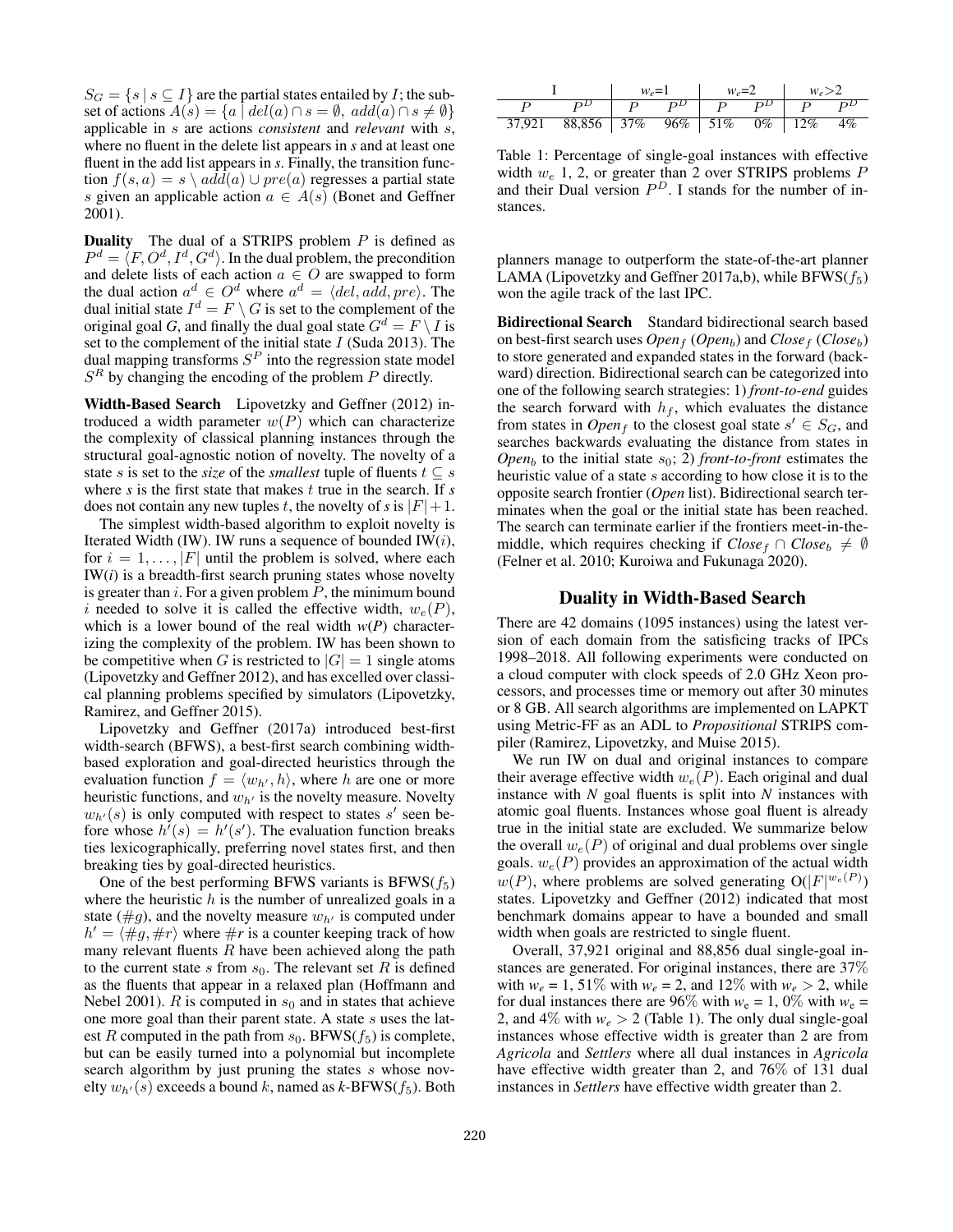|                         | IW               | $ G =1$                              | $BFWS(f_5)$ |                 |  |  |
|-------------------------|------------------|--------------------------------------|-------------|-----------------|--|--|
|                         | $\boldsymbol{P}$ | $\nobreak{\color{blue}D}\nobreak{D}$ | P           | $\not{\!\!D}^D$ |  |  |
| Instances               | 37.921           | 88,856                               | 1095        | 1095            |  |  |
| <b>Solved Instances</b> | 35,918           | 87,830                               | 765         | 67              |  |  |
| Percentage              | 95%              | 99%                                  | 70%         | 5%              |  |  |

Table 2: Solved instances by IW over original  $P$  and dual  $P^D$  single-goal  $|G| = 1$  instances, as well as BFWS( $f_5$ ) over real conjunctive goals  $|G| > 1$ .

In Table 2, we also compare the number of solved instances by IW over original and dual single-goal instances, and BFWS $(f_5)$  over 1095 original and dual instances with their real conjunctive goal where  $|G| > 1$ . IW solves 95% of the single-goal original instances and 99% dual; while BFWS( $f_5$ ) solves 70% (765 out of 1095) of the original instances but only 6% (67 out of 1095) of the dual instances.

These results suggest that the width of dual instances is changed as the duality transformation alters the structure of the search space. More precisely, the effective width of single-goal dual instances is much lower than the original ones. Such dual instances can be easily solved by IW, as all single dual goals with  $w_e(P) = 1$  can be solved with a single action. However, the dual instances with conjunctive goals are difficult to solve for  $BFWS(f_5)$  as plans are longer and the size of the dual initial state  $(F \setminus G)$  is much larger than the original one  $(I)$ , making it hard to find novel states. In fact, only  $O(|G|)$  states can have novelty 1, and in general only  $O(|G| \times |F|^{i-1})$  states can have novelty i. The results over conjunctive goals are in line with the degradation reported by Suda (2013) with LAMA, FF and Mp.

## Backward Best-First Width-Search

Given the poor results over the dual conjunctive problems, we instead adapt BFWS to solve the regression state model  $S<sup>R</sup>$  directly. The definition of novelty is the same in both directions, as it only depends on the syntax of the states, i.e. the state variables. We compute the critical paths heuristic  $h^2$  (Haslum and Geffner 2000; Alcázar and Torralba 2015) from  $s_0$  to extract the set of forward mutex fluent pairs (Blum and Furst 1997). Mutexes are used to prune partial states in  $S<sup>R</sup>$  unreachable from  $s<sub>0</sub>$  in  $S<sup>P</sup>$ , and hence a generated state  $s$  is pruned if it contains a mutex pair  $h^2(p,q) = \infty$ ,  $p, q \in s$ . The goal counter instead of keeping track of the number of unrealized forward goals  $g \in G$ in progression,  $\#g(s) = |s \cap I| + |s \setminus I|$  keeps track of the number of initial state fluents  $I$  achieved, as well as the number of fluents that still have to be removed from s to reach one of the regression goal states. The goal counter is further strengthened by creating an *I-ordering*  $p < q$  of fluents  $p, q \in I$  when all actions requiring p *edelete* q. In regression, an action a *edeletes* a fluent q if  $q \in add(a)$ or  $\exists_{p \in pre(a) \cup del(a)} h^2(p, q) = \infty$ . This I-ordering graph refines the goal counter  $\#g(s)$  by counting as achieved fluents  $p \in s, p \in I$  whose precedences are satisfied in s. Finally, in order to compute the counter  $\#r$  used in novelty  $w_{\#q, \#r}$ , the set of  $h^{max}$  forward best supporters (Keyder and Geffner

| Domain                | $F-k$  | $B-k$        | F              | в      |  |
|-----------------------|--------|--------------|----------------|--------|--|
| Childsnack14 (20)     |        | 6            | $\mathfrak{D}$ |        |  |
| Cybersec (30)         | 15     | 10           |                | 10     |  |
| Floortile14 (20)      | 2      | 20           | 2              | 20     |  |
| Parcprinter11 (20)    | 13     | 18           | 13             | 18     |  |
| Scanalyzer11 (20)     | 18     | 20           | 18             | 20     |  |
| Termes $18(20)$       |        | $\mathbf{2}$ | 10             | 8      |  |
| Trucks $(30)$         |        | 14           | 9              | 14     |  |
| Total coverage (1095) | 734    | 372          | 765            | 391    |  |
| Average time          | 13.39  | 46.26        | 13.10          | 69.53  |  |
| Average quality       | 154.93 | 176.78       | 167.13         | 189.55 |  |

Table 3: Solved instances by backward (B) vs. forward (F)  $k$ -BFWS( $f_5$ ) and BFWS( $f_5$ ). Only domains where (B) outperform (F) are shown.

2008) are computed once from  $s_0$  in  $S^P$  in contrast with progression, where BFWS recomputes the best supporters every time a new set of relevant fluents  $R$  is required.  $R$  is defined in a state s by computing a relaxed plan that uses  $s_0$  best supporters to reach s, marking as relevant the fluents that appear in the preconditions of actions in the relaxed plan.

Table 3 compares backward  $BFWS(f_5)$  and  $k$ -BFWS( $f_5$ ) with their forward versions, where *k* = 2. Backward *k*- $BFWS(f_5)$  solves 372 problems, a large improvement over the coverage of forward  $BFWS(f_5)$  on dual problems, which solves only 67. Forward  $k$ -BFWS( $f_5$ ) solves 734 of 1095 instances, but significant differences occur in *Childsnack, Parcprinter, Scanalyzer, Termes*, and *Trucks* where backward search solves more instances than forward search. The largest difference occurs in *Floortile*, where forward search solves 2 instances while backward search solves 20. Forward BFWS $(f_5)$  solves 31 more instances than forward *k*-BFWS( $f_5$ ), and backward BFWS( $f_5$ ) solves 19 more instances than backward  $k$ -BFWS $(f_5)$ . In terms of average time and plan quality over the instances solved by forward and backward search, backward search performs worse than forward. The difference in time is large, mainly due to *Visitall* domain.

These results show that backward BFWS algorithms still perform worse than their forward counterparts, but they can be orthogonal over 6 domains that are typically hard for state-of-the-art planners. The question that we address next is how to integrate forward and backward search to offset the weaknesses of each search direction.

#### Width-Based Bidirectional Search

We propose two  $k$ -BFWS( $f_5$ ) bidirectional search algorithms, a *front-to-end* bidirectional search strategy (*k*-BDWS-e) and a *front-to-front* version (*k*-BDWS-f) where the last expanded state of one direction is regarded as the goal of the opposite direction, triggering a recomputation of the evaluation function over nodes in the *Open* list. Both versions, collectively referred to as *k*-BDWS, alternate 1-step in each direction, but if one direction stops searching the other takes all the turns. *k*-BDWS returns no solution if both directions stop with no solution, maintains independent novelty measures for each direction, and terminates with a solution if any direction expands a state  $s \in S_G$  in the goal region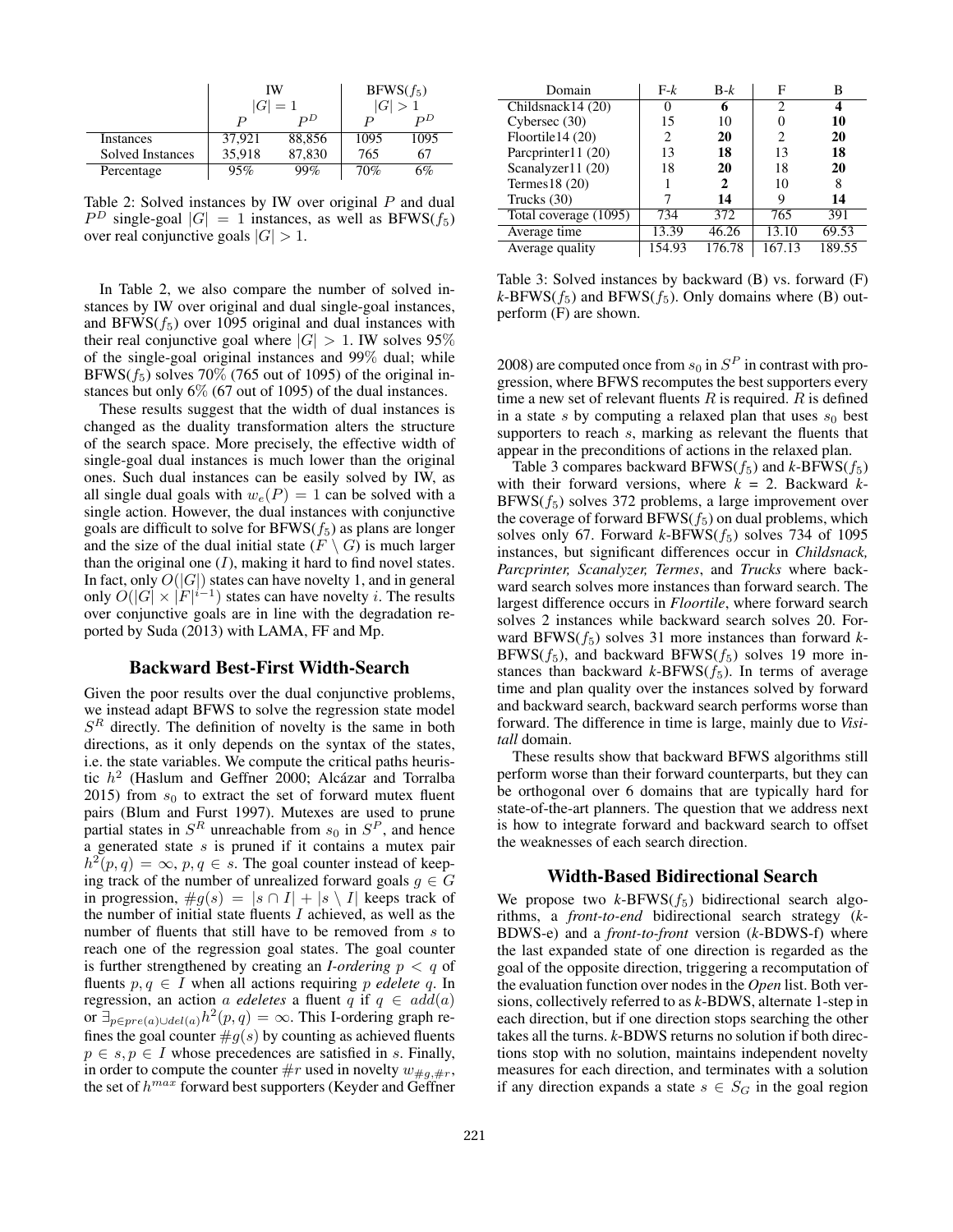| Domain             | F               | $\boldsymbol{B}$         |                | <b>FB</b>        | Dual Dual-FB   |                |                          |                 | $k$ -BDWS-e |                          |                 | k-BDWS-e Random |                          |                 | k-BDWS-e Head   |                          |                         | k-BDWS-e Close          |                |
|--------------------|-----------------|--------------------------|----------------|------------------|----------------|----------------|--------------------------|-----------------|-------------|--------------------------|-----------------|-----------------|--------------------------|-----------------|-----------------|--------------------------|-------------------------|-------------------------|----------------|
|                    | $\overline{s}$  | $\overline{S}$           | S              | $\overline{F/B}$ | $\overline{S}$ | $\overline{S}$ | $\overline{B}$           | S               | $F/B/M$ MM  |                          | $\overline{s}$  | $F/B/M$ MM      |                          | $\overline{s}$  | $F/B/M$ MM      |                          | $\overline{\mathbf{s}}$ | F/B/M                   | MM             |
| Airport (50)       | $\overline{37}$ | $\overline{25}$          | 46             | $\frac{37}{9}$   | 49             | 49             | $\overline{a}$           | $\overline{27}$ | $1/-/26$    | 0.18                     | $\overline{27}$ | 5/5/17          | $ 0.20\rangle$           | $\overline{27}$ | $7/15/5$ 0.35   |                          | $\overline{24}$         | $-1 - 124$              | 0.17           |
| Barman14 (20)      | 20              | $\overline{\phantom{a}}$ | 20             | 20/              | 20             | 20             | $\overline{a}$           | 20              | $19/ - 11$  | 0.01                     | 3               | $31 - 1 -$      | $\overline{a}$           | 20              | $20/ - 1$       |                          | 1                       | - / - / 1               | 0.03           |
| Blocks World (50)  | 30              | 30                       | 45             | 30/15            | 30             | 30             | $\frac{1}{2}$            | 30              | $-1 - 130$  | 0.11                     | 30              | 8/2/20          | 0.21                     | 24              | $14/5/5$ 0.34   |                          | 25                      | $-1 - 125$              | 0.17           |
| Childsnack14 (20)  |                 | 6                        | $\overline{2}$ | $-12$            | 10             | 10             | $\overline{a}$           | 6               | $-161-$     |                          | 2               | $-121-$         |                          | 6               | $-161-$         |                          | $\overline{2}$          | $-121-$                 |                |
| Cybersec (30)      | 15              | 10                       | 19             | 15/4             | 30             | 30             | $\overline{a}$           | 12              | $-12/10$    | 0.03                     | $\overline{4}$  | $-1212$         | 0.08                     | 12              | $2/10/-$        | $\overline{\phantom{a}}$ | $\overline{4}$          | $-1212$                 | 0.08           |
| Data-netw18 $(20)$ | 8               | $\overline{\phantom{a}}$ | 8              | $8/$ -           | 8              | 8              | $\overline{a}$           | 8               | $71 - 11$   | 0.01                     | 5               | $51 - 1 -$      |                          | 7               | $71 - 1 -$      | $\overline{a}$           | $\overline{4}$          | $21 - 12$               | 0.02           |
| Depot $(20)$       | 20              | 3                        | 20             | 20/              | 20             | 20             | $\overline{a}$           | 20              | $16/ - 14$  | 0.15                     | 20              | $18/ - 12$      | 0.14                     | 20              | $20/ - 1 -$     | $\blacksquare$           | 20                      | $15/ - 15$              | 0.08           |
| Driverlog (20)     | 20              | 20                       | 20             | 20/              | 20             | 20             | $\frac{1}{2}$            | 20              | $15/ - 15$  | 0.10                     | 20              | $19/ - 11$      | 0.36                     | 20              | $201 - 1 -$     | $\frac{1}{2}$            | 20                      | $15/ - 15$              | 0.10           |
| Elevators $11(20)$ | 20              | 13                       | 20             | $20/$ -          | 20             | 20             | $\overline{\phantom{a}}$ | 20              | $14/-/6$    | 0.01                     | 10              | $10/-/$         | $\overline{a}$           | 20              | $20/ - 1 -$     | $\overline{\phantom{a}}$ | 10                      | $9/ - 11$               | 0.02           |
| Floortile14 (20)   | $\overline{2}$  | 20                       | 20             | 2/18             | 2              | 20             | 18                       | 20              | $-11911$    | 0.01                     | 20              | $-1201-$        | $\overline{a}$           | 20              | $-1201-$        | $\blacksquare$           | 20                      | $-11911$                | 0.01           |
| Ged14 (20)         | 19              | $\overline{\phantom{a}}$ | 19             | 19/              | 17             | 17             | $\overline{\phantom{0}}$ | 16              | $16/-/$     | $\equiv$                 | 15              | $15/ - 1 -$     | $\overline{a}$           | 18              | $18/ - 1 -$     | $\overline{a}$           | 15                      | $151 - 1$               |                |
| Gripper (20)       | 20              | 20                       | 20             | 20/              | 20             | 20             | $\overline{a}$           | 20              | $-1 - 120$  | 0.02                     | 20              | $-115/5$        | 0.03                     | 20              | $-1201-$        | $\overline{a}$           | 20                      | $-1 - 120$              | 0.02           |
| Hiking14 (20)      | 3               | $\overline{2}$           | 3              | 3/1              | 11             | 11             | $\frac{1}{2}$            | 3               | $1/2$ / -   | $\overline{a}$           |                 | $-$ / $-$ / $-$ |                          | 5               | $3/2/-$         | $\frac{1}{2}$            | 1                       | $\prime$ 1<br>$-$ / $-$ | 0.10           |
| Logistics $(50)$   | 44              | 21                       | 44             | 44/              | 44             | 44             | $\qquad \qquad \Box$     | 30              | $28/ - 12$  | 0.03                     | 30              | 27/1/2          | 0.01                     | 37              | $35/2$ /-       | $\blacksquare$           | 17                      | $1/-/16$                | 0.05           |
| Mprime (35)        | 33              | 1                        | 33             | 33/              | 35             | 35             | $\frac{1}{2}$            | 31              | $29/ - 12$  | 0.03                     | 27              | $26/ - 11$      | 0.06                     | 31              | $31/-/$         | $\overline{\phantom{a}}$ | 29                      | $26/ - 13$              | 0.05           |
| Mystery $(30)$     | 19              | 7                        | 19             | 19/              | 19             | 20             | $\mathbf{1}$             | 18              | $111 - 17$  | 0.16                     | 15              | $15 / - / -$    | $\overline{a}$           | 18              | $18/-/$         | $\blacksquare$           | 16                      | $11 / - 15$             | 0.19           |
| Nomystery11 (20)   | 13              | 10                       | 13             | 13/              | 17             | 17             | $\overline{a}$           | 11              | $-1 - 11$   | 0.05                     | 10              | 5/4/1           | 0.01                     | 11              | $6/5/-$         | $\overline{a}$           | 9                       | $-1 - 19$               | 0.08           |
| Openstacks14 (20)  | 15              | $\overline{\phantom{a}}$ | 15             | 15/              | 19             | 19             | $\overline{a}$           |                 | $-1 - 1 -$  |                          |                 | $-1 - 1 -$      | $\overline{a}$           | $\bar{a}$       | $-1 - 1 -$      | $\overline{a}$           |                         | - / - / -               | $\overline{a}$ |
| Parcprinter11 (20) | 13              | 18                       | 18             | 13/5             | 14             | 18             | 4                        | 18              | $-1 - 18$   | 0.02                     | 16              | 3/11/2          | $\overline{\phantom{a}}$ | 18              | 3/15/           | $\overline{\phantom{a}}$ | 16                      | $-1 - 116$              | 0.02           |
| Parking $14(20)$   | 20              | $\blacksquare$           | 20             | 20/              | 20             | 20             | $\qquad \qquad \Box$     | 20              | $20/ - 1 -$ | $\overline{\phantom{a}}$ | 20              | $20/ - 1$       | $\overline{\phantom{a}}$ | 20              | $20/ - 1$       | $\overline{a}$           | 20                      | $19/ - 11$              | 0.03           |
| Pathways (30)      | 24              | 5                        | 24             | $24/ -$          | 29             | 29             | $\overline{a}$           | 23              | $-1 - 123$  | 0.07                     | 22              | $5 / - 17$      | 0.09                     | 24              | $21/1/2$ 0.25   |                          | 22                      | $-1 - 122$              | 0.09           |
| Pegsol11 (20)      | $\mathbf Q$     | $\mathbf{1}$             | 9              | 9/1              | 20             | 20             | $\overline{a}$           | 10              | $71 - 13$   | 0.06                     | 9               | $9/-/-$         |                          | 9               | $91 - 1 -$      | $\overline{a}$           | 11                      | $21 - 19$               | 0.09           |
| Pipesworld06 (50)  | 30              | 6                        | 30             | 30/              | 32             | 32             | $\frac{1}{2}$            | 30              | $26/ - 14$  | 0.22                     | 30              | $271 - 13$      | 0.22                     | 30              | $29/1/-$        | $\frac{1}{2}$            | 30                      | $251 - 15$              | 0.19           |
| Pipes-notan $(50)$ | 50              | 15                       | 50             | 50/              | 49             | 49             | $\frac{1}{2}$            | 50              | $431 - 17$  | 0.06                     | 49              | $491 - 1 -$     | $\blacksquare$           | 49              | $48/1/-$        | $\overline{\phantom{a}}$ | 45                      | $381 - 17$              | 0.06           |
| Pipes-tan $(50)$   | 30              | 6                        | 30             | $30/-$           | 32             | 32             | $\frac{1}{2}$            | 30              | $26/ - 14$  | 0.11                     | 30              | $28/ - 12$      | 0.20                     | 30              | $29/1/-$        | $\overline{\phantom{a}}$ | 30                      | $25/ - 15$              | 0.12           |
| Rovers $(20)$      | 20              | 19                       | 20             | $20/$ -          | 20             | 20             | $\overline{a}$           | 20              | $12 / - 18$ | 0.10                     | 20              | 13/3/4          | 0.29                     | 20              | $13/6/1$ 0.34   |                          | 20                      | $12/ - 18$              | 0.12           |
| Scanalyzer11 (20)  | 18              | 20                       | 20             | 18/2             | 20             | 20             | $\overline{a}$           | 20              | 7/5/8       | 0.02                     | 20              | 5/7/8           | 0.19                     | 20              | 5/9/6           | 0.25                     | 20                      | 4/2/14                  | 0.13           |
| Snake18 (20)       | 11              | $\overline{\phantom{a}}$ | 11             | 11/              | 7              | 7              | $\overline{a}$           | 6               | $61 - 1 -$  | $\overline{\phantom{a}}$ | 3               | $3/-/-$         | $\overline{a}$           | 6               | $61 - 1 -$      |                          | 3                       | $21 - 11$               | 0.02           |
| Sokoban11 (20)     | 5               | 1                        | 5              | 5/               | 18             | 18             | $\overline{\phantom{a}}$ | 6               | $-1 - 16$   | 0.06                     | 2               | -1-12           | 0.18                     | 5               | $4/-/1$         | 0.24                     | $\overline{2}$          | $-1-12$                 | 0.18           |
| Spider18 $(20)$    | 13              | $\overline{\phantom{a}}$ | 13             | 13/              | 14             | 14             | $\overline{a}$           | 10              | $9/ - 11$   |                          | 8               | $8/-/-$         |                          | 9               | $9/-/-$         |                          | 7                       | $6/ - 11$               |                |
| Storage (30)       | 29              | 14                       | 29             | 29/              | 28             | 28             | $\frac{1}{2}$            | 29              | $271 - 12$  | 0.26                     | 27              | $25/ - 12$      | 0.25                     | 29              | $27/1/1$   0.20 |                          | 27                      | $24 / - 13$             | 0.26           |
| Termes $18(20)$    | 1               | $\mathbf{2}$             | $\mathbf{2}$   | 1/1              | 9              | 9              | $\overline{a}$           | $\overline{2}$  | $-1-12$     | 0.01                     | $\mathbf{2}$    | $-121-$         | $\overline{a}$           | $\mathbf{2}$    | $-121-$         | $\equiv$                 |                         | $-1 - 1 -$              |                |
| Thoughtful14 (20)  | 20              | 5                        | 20             | 20/              | 20             | 20             | $\frac{1}{2}$            | 20              | $12/ - 18$  | 0.01                     | 17              | $17/ - 1 -$     | $\overline{a}$           | 20              | $20/ - 1 -$     | $\overline{\phantom{a}}$ | 16                      | $5/ - 11$               | 0.02           |
| Tpp (30)           | 30              | 10                       | 30             | $30/$ -          | 30             | 30             | $\frac{1}{2}$            | 30              | $24 / - 16$ | 0.08                     | 24              | $20/ - 14$      | 0.37                     | 30              | $29/ - 11/0.07$ |                          | 20                      | $14/ - 16$              | 0.17           |
| Transport $14(20)$ | 7               | $\overline{\phantom{a}}$ | 7              | $71-$            | 8              | 8              | $\overline{a}$           | 6               | $61 - 1 -$  |                          | $\overline{2}$  | $21 - 1 -$      | $\overline{a}$           | 6               | $61 - 1 -$      | $\overline{\phantom{a}}$ | $\overline{2}$          | $2$ / - / -             | $\overline{a}$ |
| Trucks (30)        | $\overline{7}$  | 14                       | 10             | 7/3              | 14             | 14             | $\overline{a}$           | 13              | $2/ - 11$   | 0.06                     | 12              | 2/9/1           | 0.02                     | 13              | $2/11/-$        | $\overline{\phantom{a}}$ | 10                      | $1/ - 19$               | 0.09           |
| Visital $114(20)$  | 19              | 17                       | 20             | 19/1             | 20             | 20             | $\overline{a}$           | 18              | $-1 - 18$   | 0.34                     | 18              | $-1 - 18$       | 0.33                     | 18              | $8/ - 10 0.33$  |                          | 18                      | $-1 - 18$               | 0.32           |
| Woodwork11 (20)    | 20              | 11                       | 20             | 20/              | 20             | 20             | $\overline{a}$           | 20              | $19/1/-$    | $\overline{\phantom{a}}$ | 20              | $19/1/-$        |                          | 20              | $19/1/-$        | $\equiv$                 | 20                      | 19/1/                   |                |
| Zenotravel (20)    | 20              | 20                       | 20             | 20/              | 20             | 20             |                          | 20              | 7/6/7       | 0.09                     | 20              | 7/11/2          | 0.02                     | 20              | 8/12/           |                          | 20                      | 6/5/9                   | 0.15           |
| Summary (1095)     | 734             | $\overline{372}$         | 794            | $-160$           | 841            | 864            | $\overline{23}$          | 713             | $-141/262$  | $\mathbf{r}$             | 629             | $-195/116$      | $\overline{\phantom{a}}$ | 714             | $-1146/32$      | $\bar{a}$                | 596                     | $-131/267$              |                |

Table 4: Results over *Width-Based Bidirectional Search* planners. S stands for solved instances; F/B stand for forward/backward coverage; M is the number of solved instances where search meets in the middle, and MM is the Meet Metric.

or  $s \in Close_x, x \in \{f, b\}$  meets the opposite direction, i.e. when the frontiers meet. Checking if frontiers meet is an expensive operation, as every expanded state has to be tested for membership over an increasing set. Therefore, in *k*-BDWS we only check with respect to the novelty 1 frontier of the opposite direction, states  $s' \in Close$  s.t.  $w(s') = 1$ .

We report experiments with several variants of bidirectional search and omit *Agricola, Caldera, and Settlers* domains as no solutions can be found. In Table 4, F stands for forward *k*-BFWS(f5), B for the backward counterpart; *FB* is a simple integration where  $F$  is run first and then  $B$  runs only if F stops with no solution; *k*-BDWS-e *Head* checks if the search meets-in-the-middle by only checking intersection with the last expanded state in the opposite direction; *k*-BDWS-e *Random* checks with a random state in the *Close* list; *k*-BDWS-e *Close* checks with respect to the full *Close* list. We also test *k*-BDWS-f, *k*-BDWS-f *Head* and *k*-BDWSf *Close* but omit them from the table. The meet-metric reports the minimum ratio of actions in a plan that belong to either direction (Kuroiwa and Fukunaga 2020). E.g. if both directions contribute equally the metric is 0.5, if one direction contributes 0.2 and the other 0.8, the metric is 0.2.

*k*-BDWS-e solves 713 instances, one fewer than the *Head* version, 84 more than *Random* and 117 more than the *Close* version. Among the solved instances, *k*-BDWS-e meets-inthe-middle on 36.75  $\%$  of instances, 8 times higher than *Head*, 2 times higher than *Random* while *Close* meets-inthe-middle on 44.80%. These results confirm that checking over only the  $w(s) = 1$  states in *Close* is a good trade-off in terms of coverage and meeting-in-the-middle. *k*-BDWSe coverage is higher than  $k$ -BFWS( $f_5$ ) (first column) in 8 domains, carrying the advantage witnessed in previous sec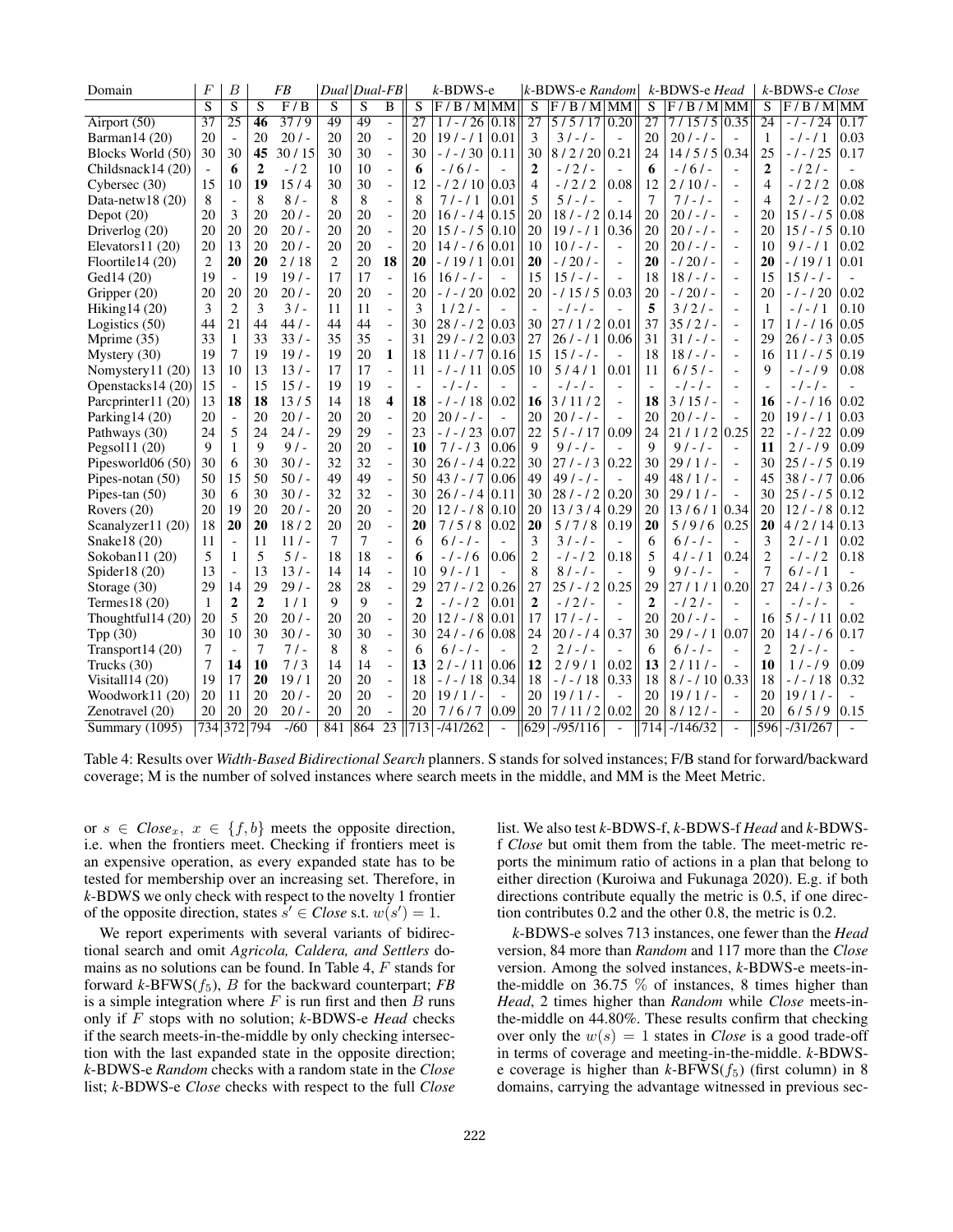tion. *k*-BDWS-f solves 291 instances, *Head* 271, and *Close* 276. Among the solved instances, *k*-BDWS-f meets-in-themiddle on 88.66 % of instances, 3 times higher than *Head*, while *Close* meets-in-the-middle on 95.29  $\%$  of instances. Clearly, *front-to-front* increases the possibility of meetingin-the-middle, but the computational overhead decreases the coverage substantially. *FB* solves the most instances, 794, 60 problems more than  $F$  over 10 different domains. Considering all variants, if coverage is preferred, *FB* is the best option, whereas *k*-BDWS-e represents the best trade-off between coverage and meeting-in-the-middle. These results clearly show that forward and backward search can be orthogonal. This is witnessed further by the results over *Dual-BFWS*, runner-up on the last satisficing-track (IPC-2018). *Dual-BFWS* runs first a forward F with  $k = 1$ , and a second complete BFWS (Lipovetzky and Geffner 2017a) if no solution is found (*Dual* column). We show how running *FB* with  $k = 1$  first instead improve the state-of-the-art (*Dual-FB*). *FB* with  $k = 1$  can be thought of as a quick preprocessing step that could be integrated in every state-of-the-art planner as it either solves a problem or fails fast.

### **Discussion**

The IPC benchmarks have been modeled with forward search in mind as certain domains are artificially challenging for backward search. The open-world assumption over G means the goal can be left underspecified even when the modeler might be interested in a single-goal state. We experimented with closure techniques over G which decreased the generated nodes over *Blocks World*, *Parking* and *Elevators*. Invariants are extremely important to prune unreachable regression states, but they are seldom specified in PDDL. *El-* $\vec{v}$  evators becomes challenging in backward search, as  $h^2$  mutexes cannot detect unreachable partial states where the total passengers in elevators and at each floor, exceeds the total number of passengers defined in the problem. Finding all mutexes is NP-*hard* (Fišer and Komenda 2018), but specifying useful invariants should be easily achieved through object fluents (Haslum et al. 2019) and Functional STRIPS (Geffner 2000; Francès and Geffner 2015). Finally, action schemas are also underspecified for backward search, in *Parking*, the action *move-car-to-car* has the precondition *(behind ?car1 ?car2)*, but the action does not specify *(not (= ?car1 ?car2))*, which creates plenty of spurious states where a car is behind itself. This does not affect forward search as this fluent cannot be added.

### **Conclusion**

We showed that the effective width of single-goal dual problems is reduced significantly because most plans have length one, however width-based search cannot solve the majority of dual problems with conjunctive goal fluents due to the increased width and longer plans. Then we showed that widthbased algorithms can be adapted to work over the regression model directly, and despite solving fewer problems than progression, they are orthogonal when integrated over different bidirectional algorithms and state-of-the-art planners, as the combinatorial structure of certain domains exists only in the

forward direction, e.g. *Floortile*. Although current research suggests that regression is harder than progression, regression still plays an important role in classical planning that is absent in satisficing planners since HSPr (Bonet and Geffner 2001), 20 years ago. We hope to investigate further modeling guidelines for backward search, and push for wider adoption in existing state-of-the-art planners.

### Acknowledgments

This research was supported by use of The University of Melbourne Research Cloud, a collaborative Australian research platform supported by the National Collaborative Research Infrastructure Strategy (NCRIS).

#### References

Alcázar, V.; Borrajo, D.; Fernández, S.; and Fuentetaja, R. 2013. Revisiting Regression in Planning. In *Proceedings of the 23rd International Joint Conference on Artificial Intelligence*, IJCAI, 2254–2260.

Alcázar, V.; Fernández, S.; and Borrajo, D. 2014. Analyzing the Impact of Partial States on Duplicate Detection and Collision of Frontiers. In *Proceedings of the 24th International Conference on Automated Planning and Scheduling*, ICAPS, 350–354.

Alcázar, V.; and Torralba, A. 2015. A Reminder about the Importance of Computing and Exploiting Invariants in Planning. In *Proceedings of the 25th International Conference on Automated Planning and Scheduling*, ICAPS, 2–6.

Blum, A. L.; and Furst, M. L. 1997. Fast Planning through Planning Graph Analysis. *Artificial intelligence* 90(1–2): 281–300.

Bonet, B.; and Geffner, H. 2001. Planning as Heuristic Search. *Artificial Intelligence* 129(1–2): 5–33.

Felner, A.; Moldenhauer, C.; Sturtevant, N.; and Schaeffer, J. 2010. Single-Frontier Bidirectional Search. In *Proceedings of the 24th AAAI Conference on Artificial Intelligence*, AAAI, 59–64.

Fickert, M. 2018. Making Hill-Climbing Great Again through Online Relaxation Refinement and Novelty Pruning. *SOCS* 158–162.

Fickert, M. 2020. A Novel Lookahead Strategy for Delete Relaxation Heuristics in Greedy Best-First Search. In *Proceedings of the 30th International Conference on Automated Planning and Scheduling*, ICAPS, 119–123.

Fišer, D.; and Komenda, A. 2018. Fact-Alternating Mutex Groups for Classical Planning. *Journal of Artificial Intelligence Research* 61(1): 475–521.

Francès, G.; and Geffner, H. 2015. Modeling and Computation in Planning: Better Heuristics from More Expressive Languages. In *Proceedings of the 25th International Conference on Automated Planning and Scheduling*, ICAPS, 70–78.

Frances, G.; Geffner, H.; and Lipovetzky, N. 2018. Bestfirst width search in the IPC 2018: Complete, simulated, and polynomial variants. *IPC2018–Classical Tracks* 22–26.